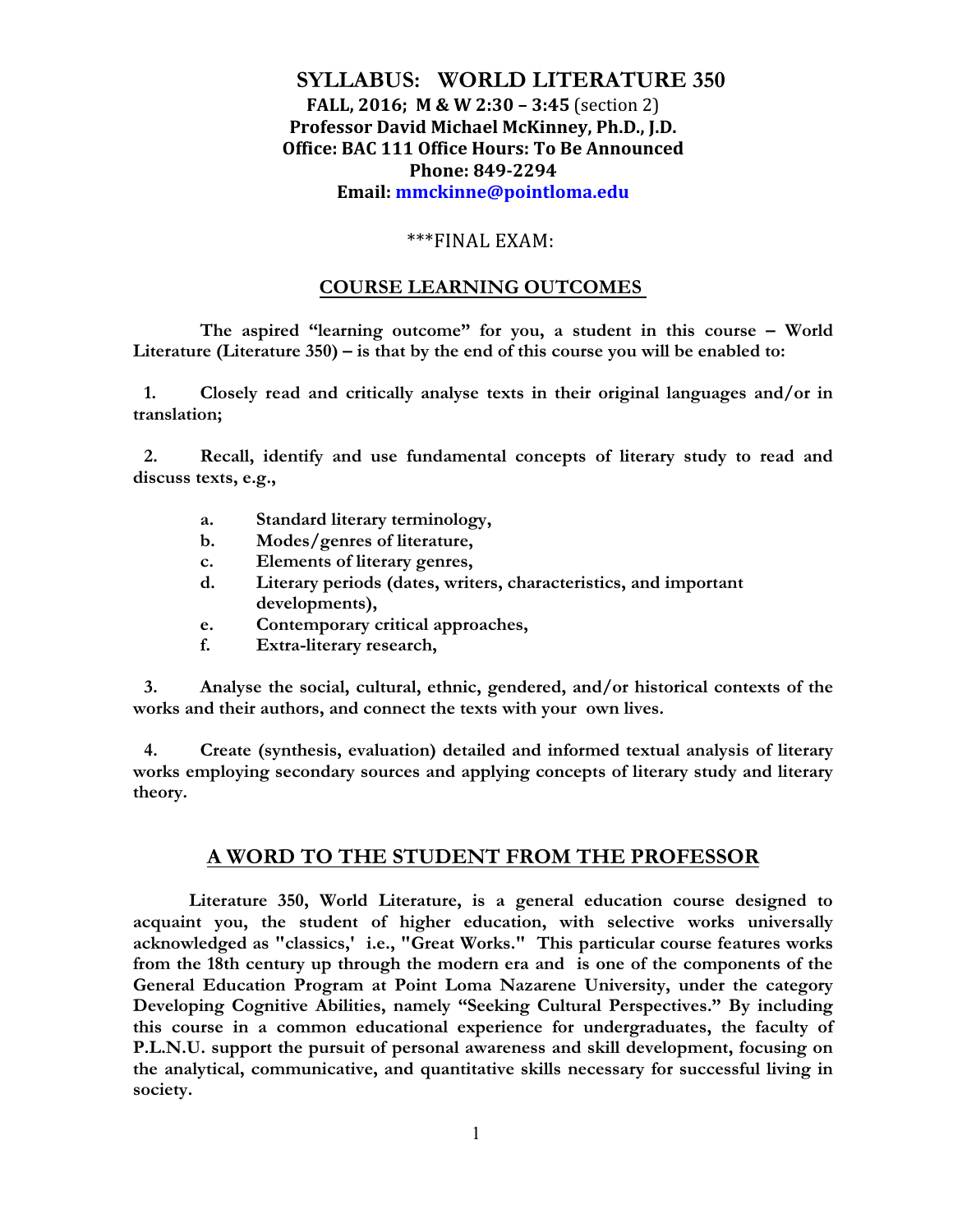#### **TEXTS**

**The basic text used in this course is the Norton's Anthology,** *We ste rn Lite ratu re* **(Volume 2), 8th ed. In addition, three paperbacks are required: Pirandello's** *He n ry IV* (which you can read on the web if you choose), Dostoevsky's novel Crime and *Pu n is hm e n t***, both available in our book store, and Ibsen's** *Gh osts* **(which you can also find on the web). You need not, of course, purchase these books from our bookstore, but it is essential that you obtain the edition of** *Crim e an d Pu n is hm e n t* **(ISBN No. 976-0- 451-53006-6), for otherwise it will be difficult for you to find the pages referenced in class. Dostoevsky's "The Grand Inquisitor" and Andre Gide's "The Prodigal Son" will be passed out in class as separate hand-outs; i.e., they need not be purchased.**

## **READINGS FOR THE SEMESTER**

## **WORK AUTHOR**

| 1.  | Madame Bovary                                                    | Gustav Flaubert        |  |
|-----|------------------------------------------------------------------|------------------------|--|
| 2.  | Faust ("Prologue in Heaven")<br>- and other selected portions -- | Johann von Goethe      |  |
| 3.  | "An Essay on Man"                                                | Alexander Pope         |  |
| 3.  | Candide                                                          | Voltaire               |  |
| 4.  | Crime and Punishment                                             | Fyodor Dostoevsky      |  |
| 5.  | Notes from Underground                                           | Fyodor Dostoevsky      |  |
| 6.  | "The Grand Inquisitor"                                           | Fyodor Dostoevsky      |  |
| 7.  | <b>Ghosts</b>                                                    | Henrik Ibsen           |  |
| 8.  | The Cherry Orchard                                               | Anton Chekov           |  |
| 9.  | Henry $IV$                                                       | Luigi Pirandello       |  |
| 10. | "The Return of the Prodigal Son"                                 | Andre Gide             |  |
| 11. | The Metamorphosis                                                | Franz Kafka            |  |
| 12. | "Requiem"                                                        | Anna Akhmatova         |  |
| 13. | The Good Woman of Setzuan                                        | <b>Bertolt Brecht</b>  |  |
| 14. | Matryona's House                                                 | Alexander Solzhenitsyn |  |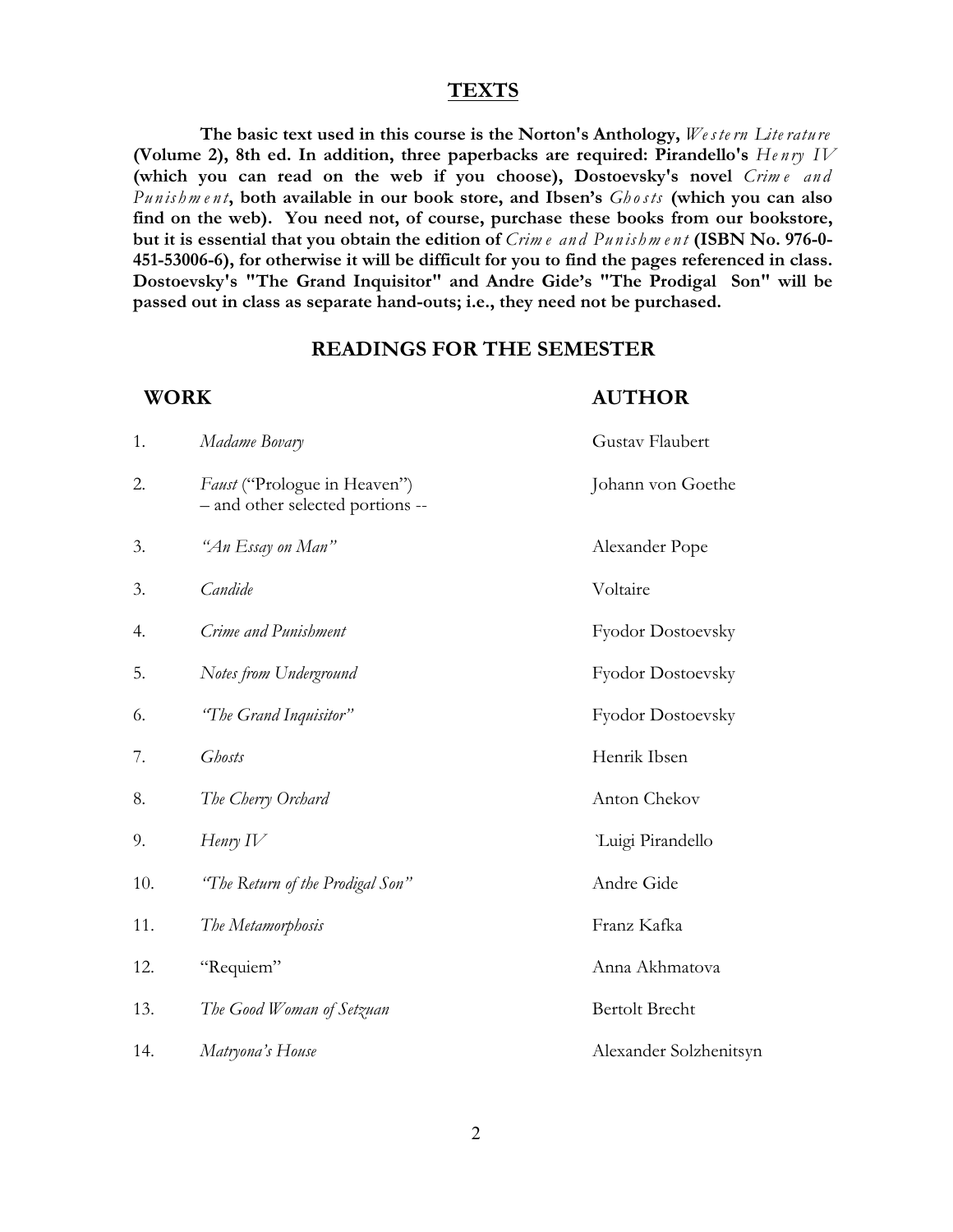# **AND SO WHO CARES ANYWAY --AND WHY?**

The above-mentioned works are all considered "classics," because they were created by artistic writers of singular genius. They have not, however, found universal acclaim merely because of creative form, but also because of profound combination of form and content. Importantly, each work has something significant to contribute to our understanding about the essence of life, society, God, the world, man and woman, and the interwoven relationships each has with the other. In other words, these works are "stories" about you and me and the complex, problematic, oftentimes painful, yet beautiful and exciting world in which we live.

As you would expect, many of these works (stories) will not be "easy" reading; i.e., they are not "soap-opera" level entertainment. Indeed, a cursory reading will rarely suffice for a thorough understanding of these works. Rather, in order to properly gain insight and appreciation into these works, you may well find it necessary to read each work thoughtfully and then to review what you have read. By engaging in this practice, you will be training yourself to read with an ever increasing level of comprehension, a skill that you will take with you throughout your future life both as a reader (of any type of literature including the Bible) and as a viewer of other media forms, such as the film medium. Indeed, developing the ability to think critically, as we will be doing together, will be an important contribution to your life in whatever field you may find yourself.

To test your understanding of any respective work, you should discipline yourself to retell [verbally and pictorially] work in your own mind. If you can do that [i.e., if you can see (visualize) it], you will not only know the story, you will also be able to the work when we subject it to our class discussion. Such an approach is especially recommended for those students who desire a grade which would indicate superior achievement and mastery of the material handled in this course.

More specifically, this course is intended to introduce you to samples of some of the greatest works of literature ever produced by thinking and creating artists, throughout various parts of our world, a world which, as you are well aware, is becoming increasingly smaller and complex. Because these works are masterpieces, (the list of classics is not codified and is continually expanding as we are introduced to writers heretofore ignored or silenced], it is hoped that your learning will not be an esoteric learning experience in an "ivory tower." On the contrary, these works should stimulate your mind and your independent thinking. My personal goal is to engage you in a close examination of some of the tough, but essential (universal), questions and issues that impact all our lives, i.e., aspects of life which all humans commonly share. At the same time, you will become well versed, it is hoped, in some of the most noted masterpieces of all world literature. And all this we do together as a community of learners, meaning we will be experiencing these new worlds of thought together in a shared community experience.

Finally, this course is designed to help you grow both intellectually and spiritually, and also to assist you in coming to a deeper understanding -- albeit at times,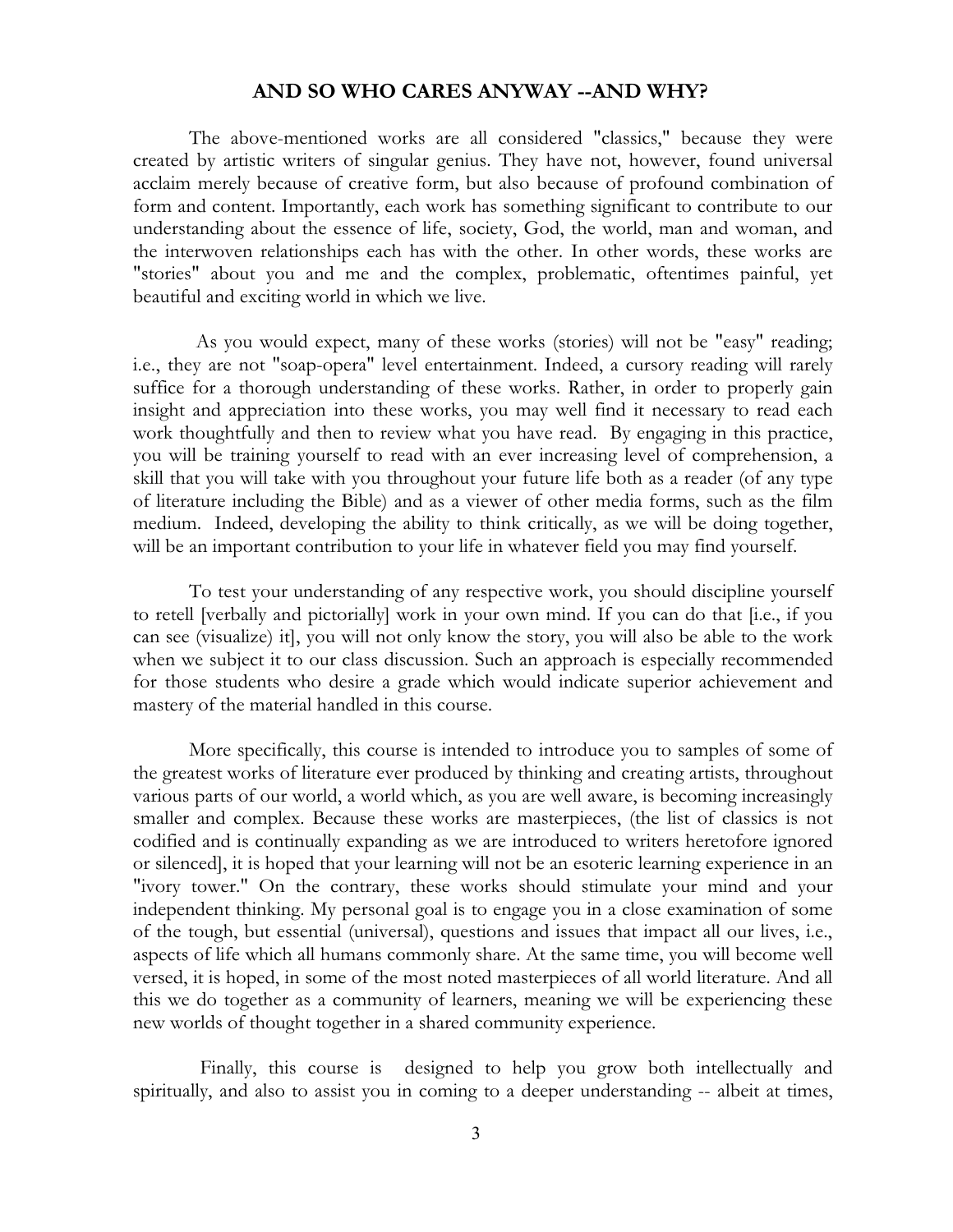perhaps, a confused, painful and frustrating understanding -- and love of God, of yourself and of others, as well as of the world we live in, thereby enriching your life while also preparing you for a life of continued learning and thought.

#### **GRADING**

The grade you receive in this course is based on three criteria: 1) the periodic and unannounced (but virtually daily) quiz; 2) the mid-term; and 3) the final examination. The mid-term will cover the first seven-plus weeks of the term; the final examination will cover the last eight. The final examination will not be comprehensive but rather will cover only the material handled in the last seven-plus weeks (post-mid-term material). Quizzes cover the assigned reading for any given day and are objective in nature, geared to reward you for having read the material when assigned. You will have approximately 14 –16 quizzes, which will result in an average quiz grade. This, in turn, will constitute a third of your grade along with the two examinations.

## **NOTE**

# **"QUIZZES CANNOT BE MADE UP SO PLEASE DON'T ASK"**

If you must miss a class (or choose to miss) a quiz, you will receive a grade of "0" for that quiz, which computes to a "-5" in the grading computation. (For a detailed description of how this grade is computed, please see the explanation at the end of this syllabus.\*\*) Consideration for exigent circumstances is made in that I will drop your TWO lowest quiz grades when computing the quiz grade average.

And so I repeat:

## **"QUIZZES CANNOT BE MADE UP SO PLEASE DON'T ASK"**

# **CHEATING**

**And one more thing you are not to do is cheat. So, please don't. If you must sell your soul, do it for something of greater significance. In any event, the result of cheating on a quiz will be a grade of "0" for that quiz. In addition, you will be required to submit an essay over a theme to be assigned. Cheating on either the mid-term or the final exam will result in an "F" for that exam and the lowering of grade by one level.**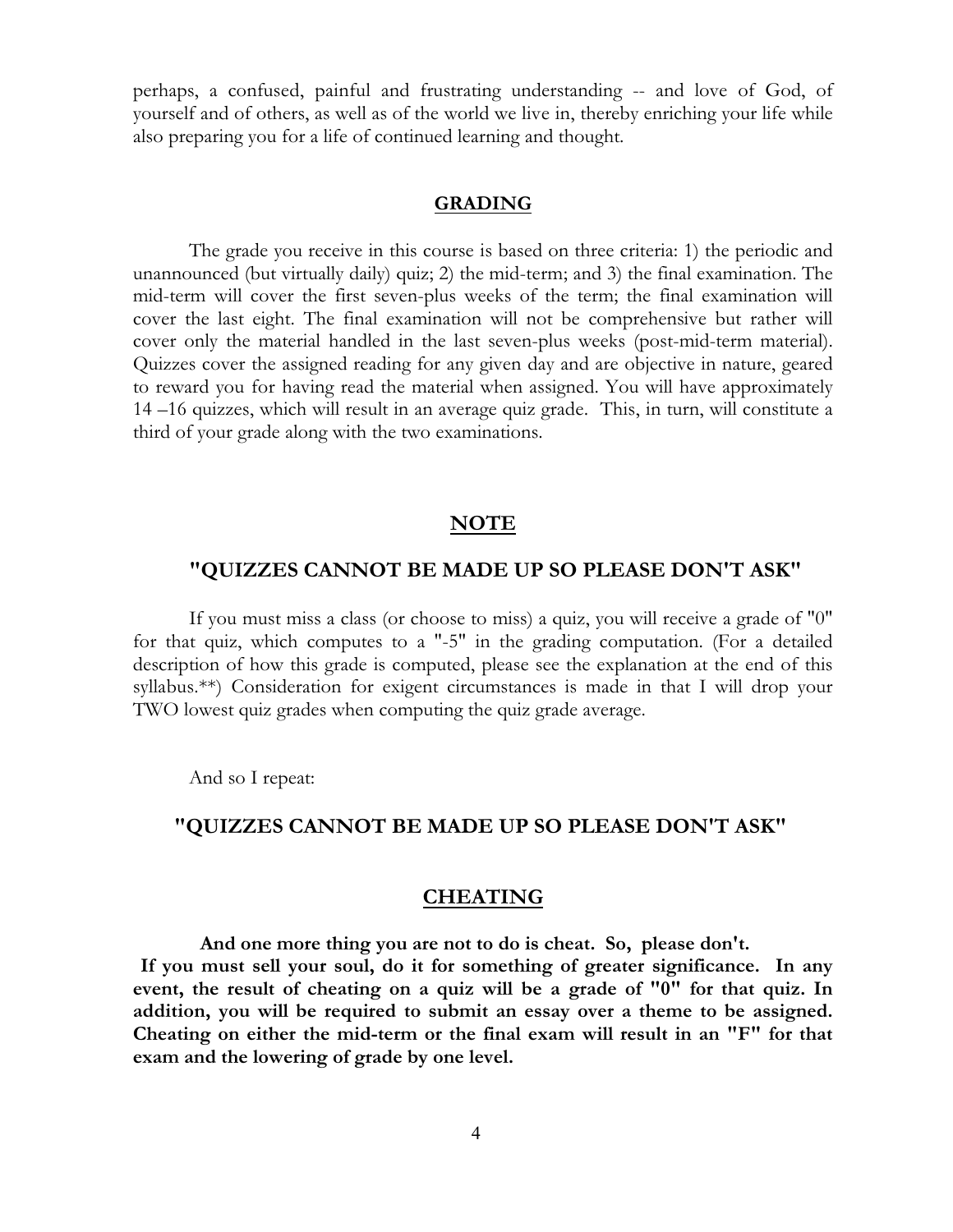# **ACADEMIC ACCOMMODATIONS**

While all students are expected to meet the minimum standards for completion of this course as established by the instructor, students with disabilities may require academic accommodations. At Point Loma Nazarene University, these students are requested to file documentation during the first two weeks of the semester with the Academic Support Center (ASC), located in the Bond Academic Center. This policy assists the University in its commitment to full compliance with Section 504 of the Rehabilitation Act and the Americans with Disabilities Act. Section 504 (a) prohibits discrimination against students with special needs and guarantees all qualified students equal access to and benefits of PLNU programs and activities. Once the student files documentation, the ASC will contact the student's instructors and provide written recommendations for reasonable and appropriate accommodations to meet the individual learning needs of the student.

# **EXAM DATES**

| $\parallel$ APPROXIMATE MID-TERM DATE: | Sometime, Late October |
|----------------------------------------|------------------------|
| $\parallel$ FINAL EXAM DATE:           |                        |

# **OFFICIAL SCHOOL HOLIDAYS**

**September 5, 2016 Labor Day**

**October 21, 2016 Fall Break**

**Thursday & Friday, November 23-25 Thanksgiving Recess**

**December 7, 2016** Last Day of Class